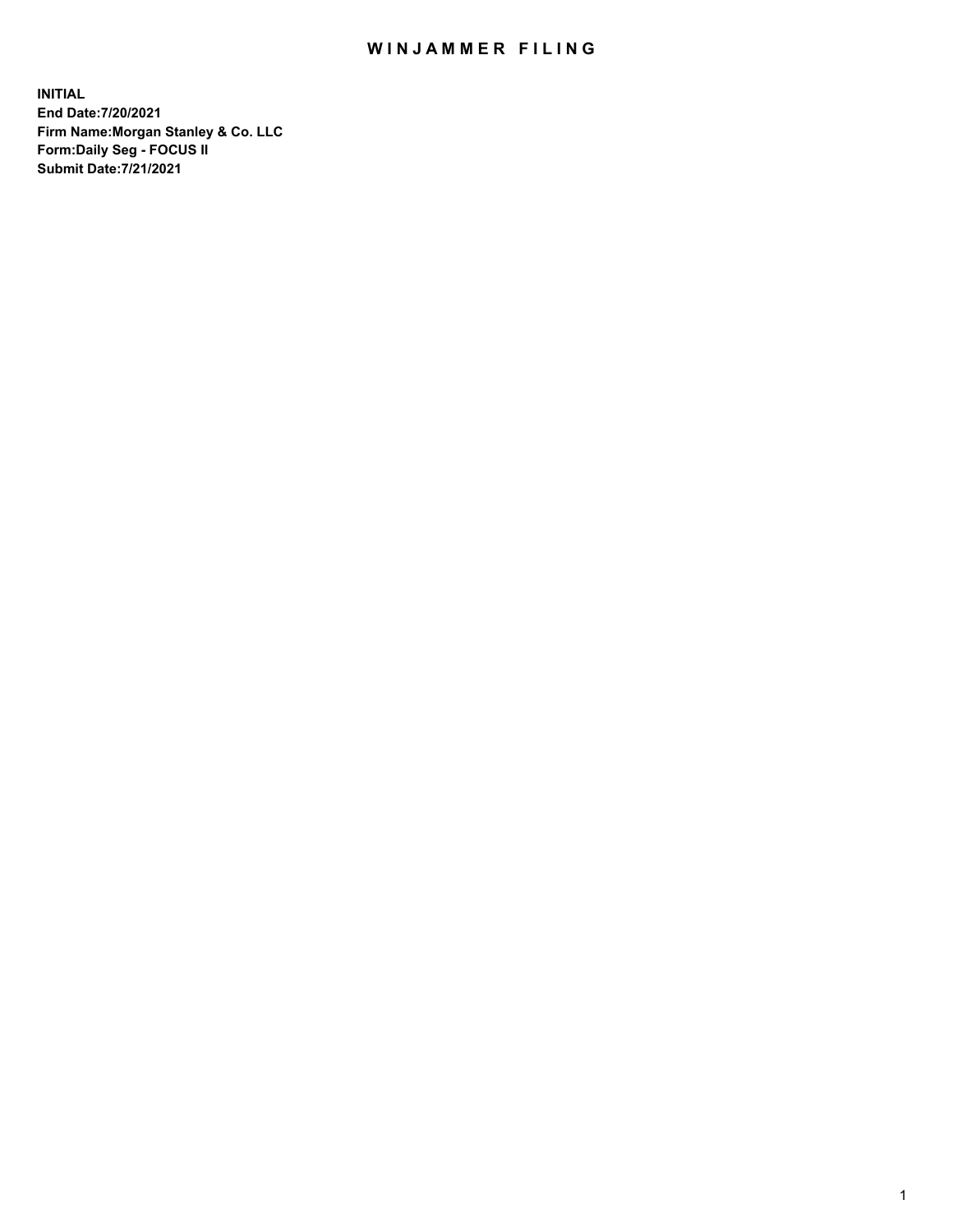**INITIAL End Date:7/20/2021 Firm Name:Morgan Stanley & Co. LLC Form:Daily Seg - FOCUS II Submit Date:7/21/2021 Daily Segregation - Cover Page**

| Name of Company                                                                                                                                                                                                                                                                                                                | <b>Morgan Stanley &amp; Co. LLC</b>                        |
|--------------------------------------------------------------------------------------------------------------------------------------------------------------------------------------------------------------------------------------------------------------------------------------------------------------------------------|------------------------------------------------------------|
| <b>Contact Name</b>                                                                                                                                                                                                                                                                                                            | <b>Ikram Shah</b>                                          |
| <b>Contact Phone Number</b>                                                                                                                                                                                                                                                                                                    | 212-276-0963                                               |
| <b>Contact Email Address</b>                                                                                                                                                                                                                                                                                                   | lkram.shah@morganstanley.com                               |
| FCM's Customer Segregated Funds Residual Interest Target (choose one):<br>a. Minimum dollar amount: ; or<br>b. Minimum percentage of customer segregated funds required:%; or<br>c. Dollar amount range between: and; or<br>d. Percentage range of customer segregated funds required between: % and %.                        | 235,000,000<br><u>0</u><br><u>00</u><br>0 <sup>0</sup>     |
| FCM's Customer Secured Amount Funds Residual Interest Target (choose one):<br>a. Minimum dollar amount: ; or<br>b. Minimum percentage of customer secured funds required:%; or<br>c. Dollar amount range between: and; or<br>d. Percentage range of customer secured funds required between: % and %.                          | 140,000,000<br><u>0</u><br><u>00</u><br>0 <sup>0</sup>     |
| FCM's Cleared Swaps Customer Collateral Residual Interest Target (choose one):<br>a. Minimum dollar amount: ; or<br>b. Minimum percentage of cleared swaps customer collateral required:% ; or<br>c. Dollar amount range between: and; or<br>d. Percentage range of cleared swaps customer collateral required between:% and%. | 92,000,000<br><u>0</u><br>0 <sup>0</sup><br>0 <sub>0</sub> |

Attach supporting documents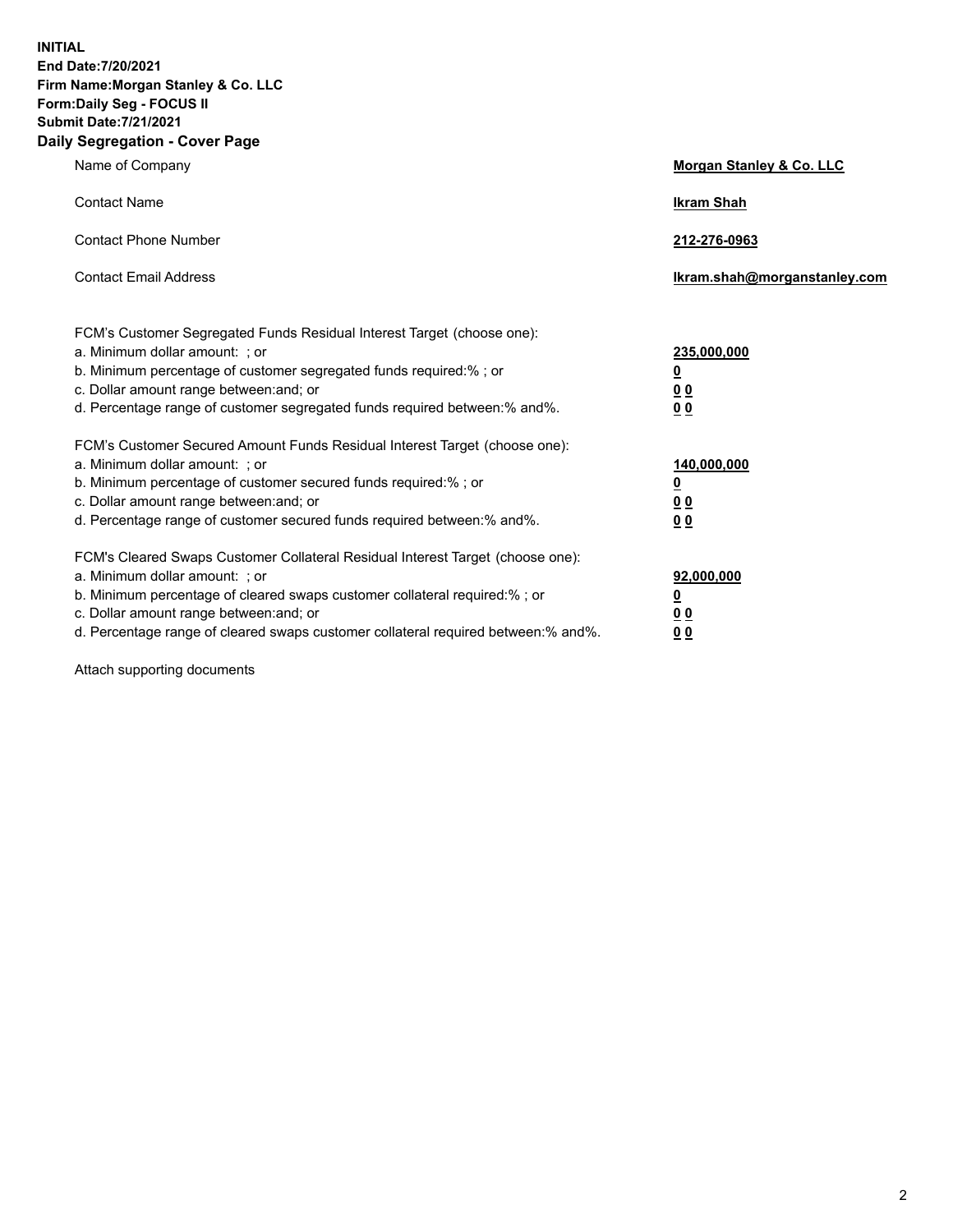## **INITIAL End Date:7/20/2021 Firm Name:Morgan Stanley & Co. LLC Form:Daily Seg - FOCUS II Submit Date:7/21/2021**

## **Daily Segregation - Secured Amounts**

Foreign Futures and Foreign Options Secured Amounts Amount required to be set aside pursuant to law, rule or regulation of a foreign government or a rule of a self-regulatory organization authorized thereunder 1. Net ledger balance - Foreign Futures and Foreign Option Trading - All Customers A. Cash **5,175,106,525** [7315] B. Securities (at market) **2,197,955,879** [7317] 2. Net unrealized profit (loss) in open futures contracts traded on a foreign board of trade **583,587,485** [7325] 3. Exchange traded options a. Market value of open option contracts purchased on a foreign board of trade **28,354,984** [7335] b. Market value of open contracts granted (sold) on a foreign board of trade **-19,181,874** [7337] 4. Net equity (deficit) (add lines 1. 2. and 3.) **7,965,822,999** [7345] 5. Account liquidating to a deficit and account with a debit balances - gross amount **47,165,266** [7351] Less: amount offset by customer owned securities **-45,522,665** [7352] **1,642,601** 6. Amount required to be set aside as the secured amount - Net Liquidating Equity Method (add lines 4 and 5) 7. Greater of amount required to be set aside pursuant to foreign jurisdiction (above) or line 6. FUNDS DEPOSITED IN SEPARATE REGULATION 30.7 ACCOUNTS 1. Cash in banks A. Banks located in the United States **600,127,592** [7500] B. Other banks qualified under Regulation 30.7 **256,352,800** [7520] **856,480,392** 2. Securities A. In safekeeping with banks located in the United States **702,492,977** [7540] B. In safekeeping with other banks qualified under Regulation 30.7 **65,093,105** [7560] **767,586,082** 3. Equities with registered futures commission merchants A. Cash **14,909,787** [7580] B. Securities **0** [7590] C. Unrealized gain (loss) on open futures contracts **-676,707** [7600] D. Value of long option contracts **0** [7610] E. Value of short option contracts **0** [7615] **14,233,080** [7620] 4. Amounts held by clearing organizations of foreign boards of trade A. Cash **0** [7640] B. Securities **0** [7650] C. Amount due to (from) clearing organization - daily variation **0** [7660] D. Value of long option contracts **0** [7670] E. Value of short option contracts **0** [7675] **0** [7680] 5. Amounts held by members of foreign boards of trade A. Cash **4,584,836,455** [7700] B. Securities **1,430,369,797** [7710] C. Unrealized gain (loss) on open futures contracts **584,264,191** [7720] D. Value of long option contracts **28,354,984** [7730] E. Value of short option contracts **-19,181,874** [7735] **6,608,643,553**

- 6. Amounts with other depositories designated by a foreign board of trade **0** [7760]
- 7. Segregated funds on hand **0** [7765]
- 8. Total funds in separate section 30.7 accounts **8,246,943,107** [7770]
- 9. Excess (deficiency) Set Aside for Secured Amount (subtract line 7 Secured Statement Page 1 from Line 8)
- 10. Management Target Amount for Excess funds in separate section 30.7 accounts **140,000,000** [7780]
- 11. Excess (deficiency) funds in separate 30.7 accounts over (under) Management Target **139,477,507** [7785]

**0** [7305]

[7354] **7,967,465,600** [7355]

**7,967,465,600** [7360]

[7530]

[7570]

[7740] **279,477,507** [7380]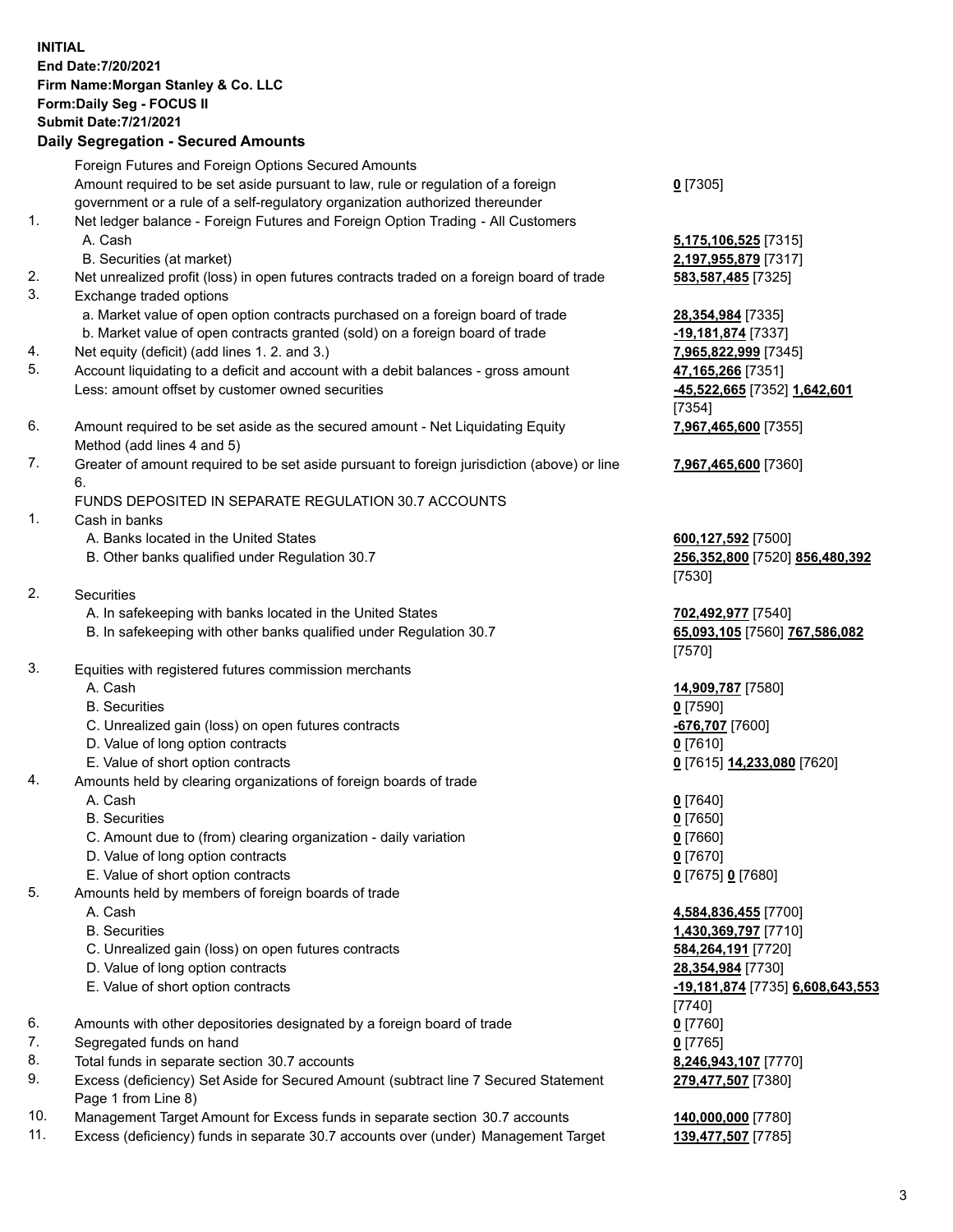**INITIAL End Date:7/20/2021 Firm Name:Morgan Stanley & Co. LLC Form:Daily Seg - FOCUS II Submit Date:7/21/2021 Daily Segregation - Segregation Statement** SEGREGATION REQUIREMENTS(Section 4d(2) of the CEAct) 1. Net ledger balance A. Cash **14,893,330,529** [7010] B. Securities (at market) **7,907,777,014** [7020] 2. Net unrealized profit (loss) in open futures contracts traded on a contract market **2,623,519,245** [7030] 3. Exchange traded options A. Add market value of open option contracts purchased on a contract market **984,617,198** [7032] B. Deduct market value of open option contracts granted (sold) on a contract market **-468,340,836** [7033] 4. Net equity (deficit) (add lines 1, 2 and 3) **25,940,903,150** [7040] 5. Accounts liquidating to a deficit and accounts with debit balances - gross amount **432,977,780** [7045] Less: amount offset by customer securities **-432,079,757** [7047] **898,023** [7050] 6. Amount required to be segregated (add lines 4 and 5) **25,941,801,173** [7060] FUNDS IN SEGREGATED ACCOUNTS 7. Deposited in segregated funds bank accounts A. Cash **2,800,325,957** [7070] B. Securities representing investments of customers' funds (at market) **0** [7080] C. Securities held for particular customers or option customers in lieu of cash (at market) **2,737,809,453** [7090] 8. Margins on deposit with derivatives clearing organizations of contract markets A. Cash **15,067,100,247** [7100] B. Securities representing investments of customers' funds (at market) **0** [7110] C. Securities held for particular customers or option customers in lieu of cash (at market) **4,756,432,546** [7120] 9. Net settlement from (to) derivatives clearing organizations of contract markets **30,576,739** [7130] 10. Exchange traded options A. Value of open long option contracts **984,617,198** [7132] B. Value of open short option contracts **-468,340,836** [7133] 11. Net equities with other FCMs A. Net liquidating equity **8,718,418** [7140] B. Securities representing investments of customers' funds (at market) **0** [7160] C. Securities held for particular customers or option customers in lieu of cash (at market) **0** [7170] 12. Segregated funds on hand **413,535,015** [7150] 13. Total amount in segregation (add lines 7 through 12) **26,330,774,737** [7180] 14. Excess (deficiency) funds in segregation (subtract line 6 from line 13) **388,973,564** [7190] 15. Management Target Amount for Excess funds in segregation **235,000,000** [7194] 16. Excess (deficiency) funds in segregation over (under) Management Target Amount **153,973,564** [7198]

Excess